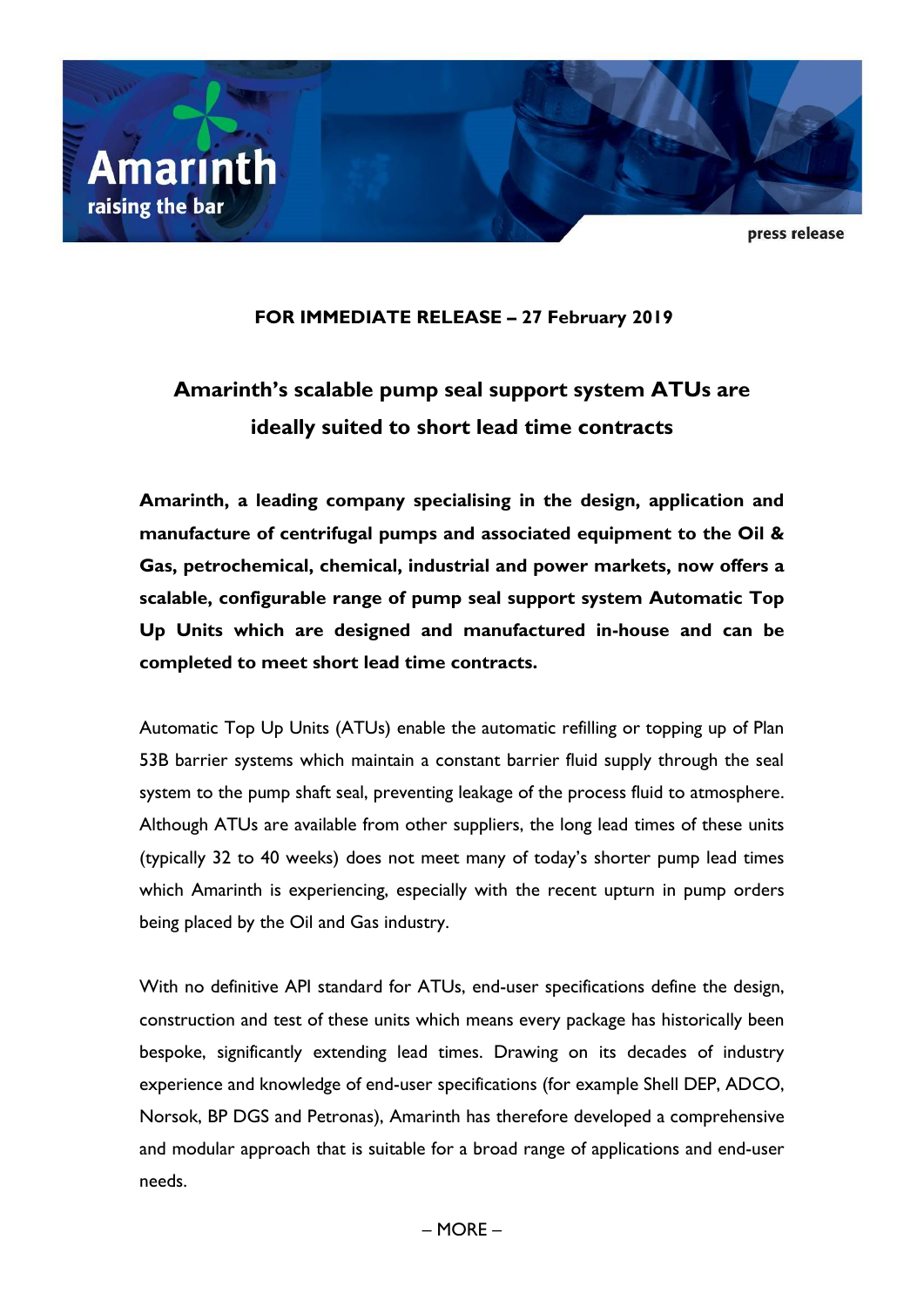The ATUs, which are all manufactured in-house, are scalable and configurable enabling them to be completed to suit short lead time contracts, which can often be under 22 weeks, whilst continuing to meet stringent customer specifications and restrictive customer vendor lists for all instrumentation, valves and controls.

ATUs can be assembled to suit anything from a single pump to multiple charging pumps and in addition to the number of pumps, the system is readily scalable for the length of time the pumps are run. Amarinth has already provided ATUs with tanks of working capacities in excess of 300 litres and greater capacities can be achieved within a scaled footprint. Manufactured from 316L stainless steel, meeting or exceeding all standard requirements, the Amarinth ATUs are fully ATEX compliant. Safety is paramount, and the ATUs come as standard with a non-return valve on the feed line to the seal system, pressure control valves to relieve excess pressure and a level transmitter in the tank to warn of low fluid levels.

The layout of the Amarinth ATU is designed with function and maintainability as the key parameters with carefully organised and consistent venting and drains throughout. An easily accessible basket strainer is provided with a differential pressure alarm to remind that filter cleaning is required. There is also an integral instrumentation sunshade to assist readability in bright conditions and to protect from solar temperatures. Safety equipment such as safety relief valves can also be included within the same layout allowing flexibility to suit a particular contract.

Drawing on its proven engineering agility and sound business processes, Amarinth is working with a select group of suppliers to achieve a lead time of under 22 weeks if the contract requires it. All components are from approved vendors ensuring the whole system is fully compliant with a customer's requirements.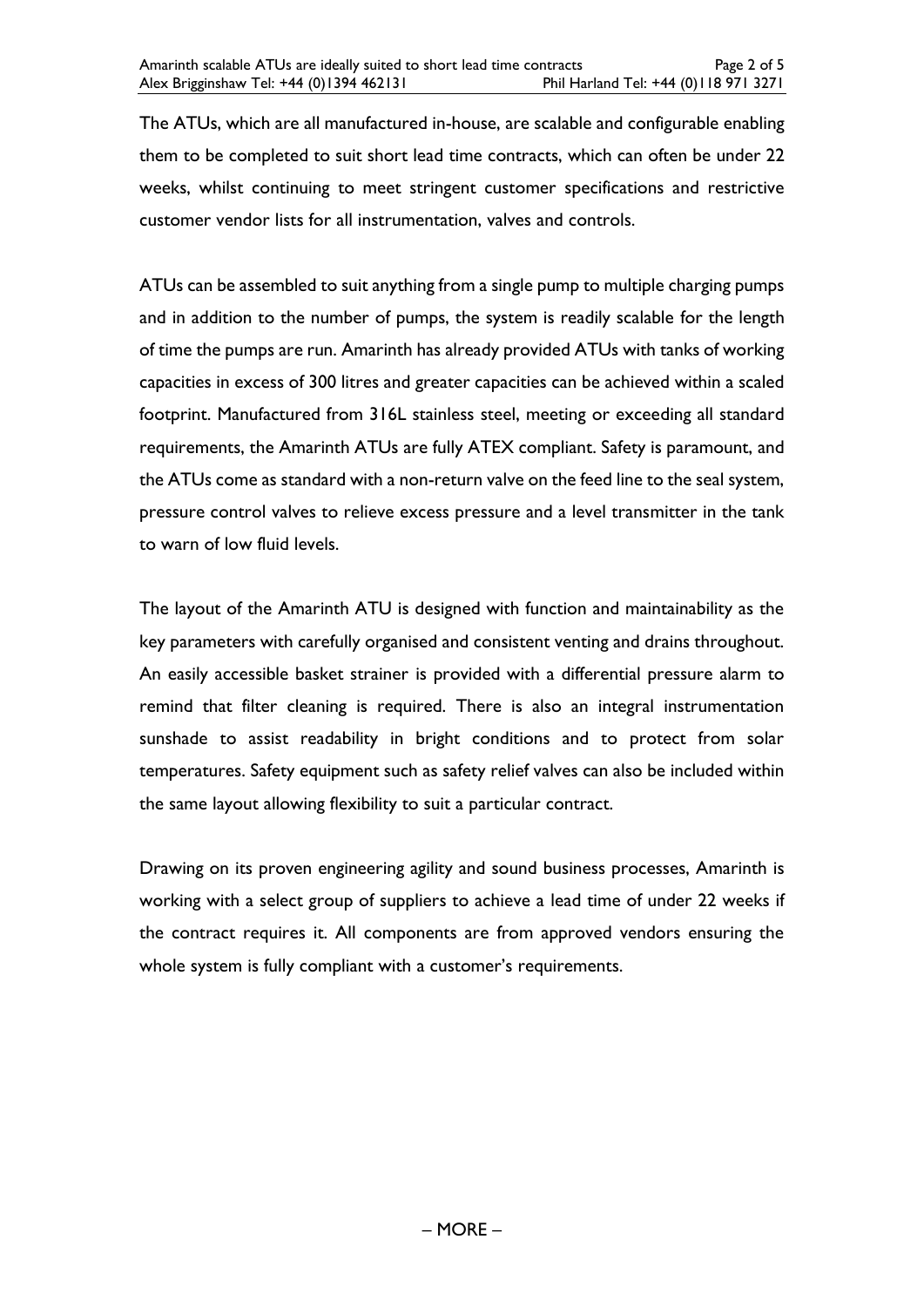Oliver Brigginshaw, Managing Director of Amarinth, commented: "The recent increase in new pump orders we are experiencing is demanding ever shorter lead times and one of the longest lead time items in a system has been the ATU. By bringing the design and manufacture of these units in house and leveraging our proven skills in agile engineering, we have been able to make this breakthrough in design so that we can continue meet the evolving needs of our customers."

– END –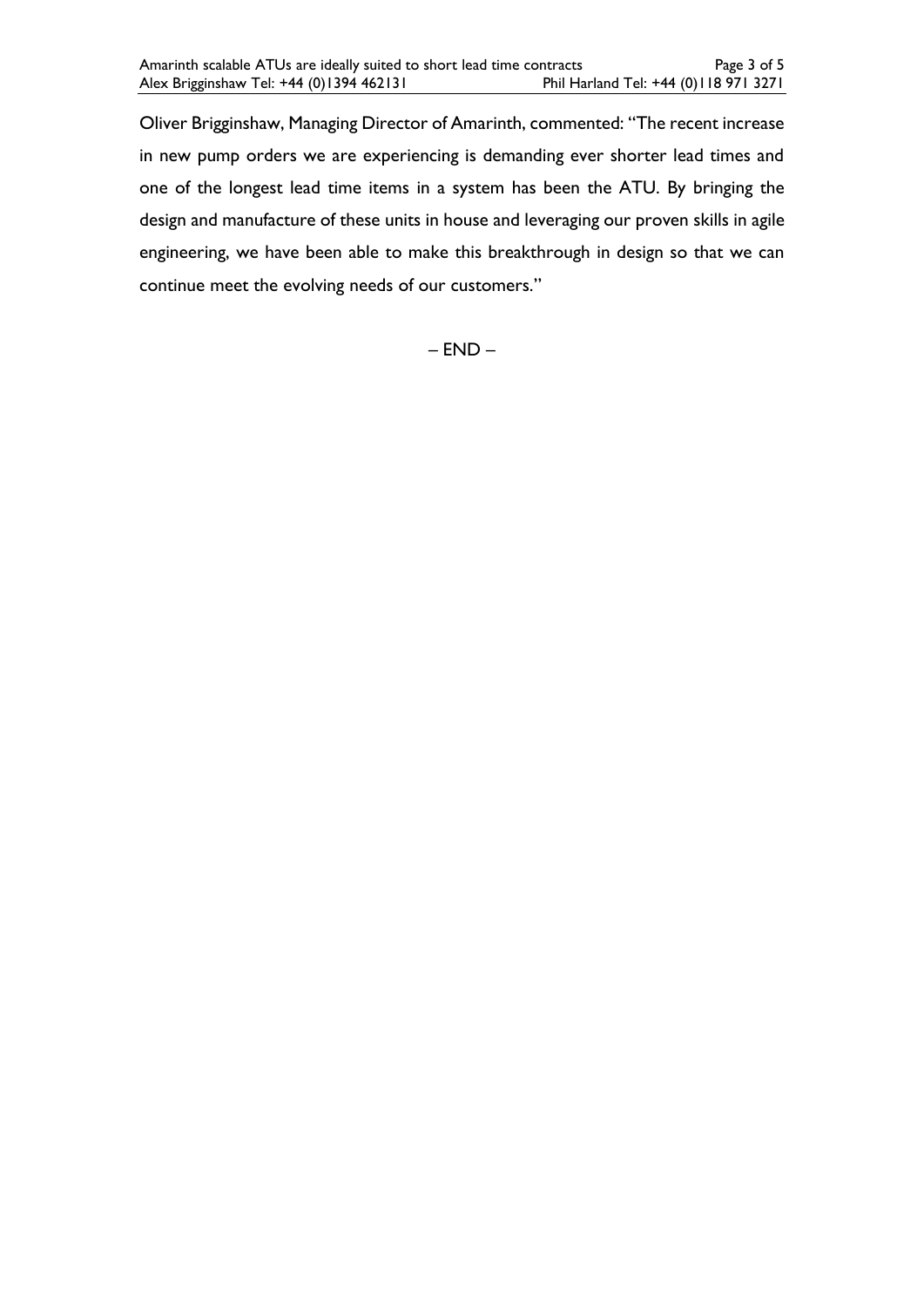

# **OPTIONAL PANEL or BOX ITEMS**

One configuration of the Amarinth Automatic Top Up Unit